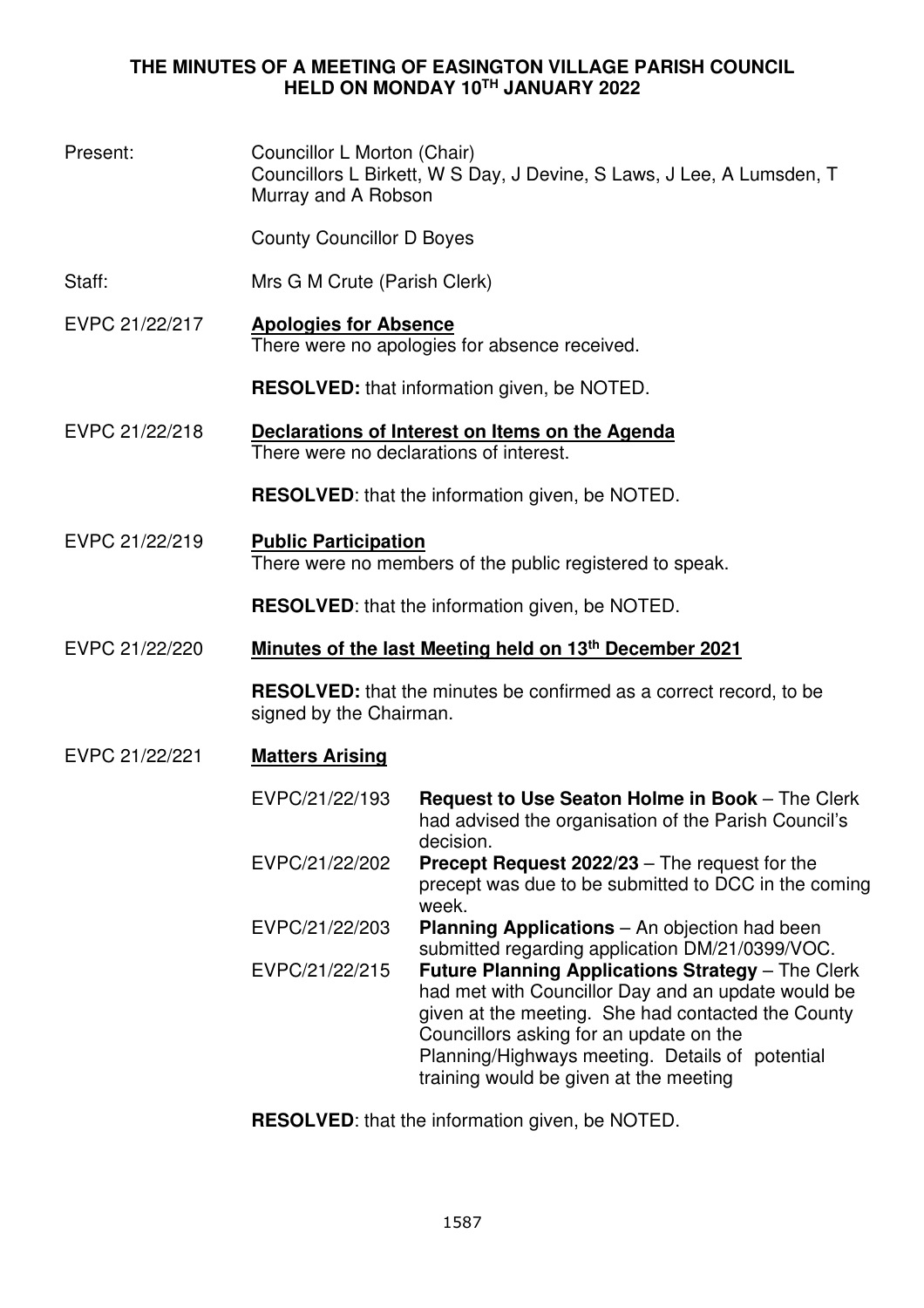#### EVPC 21/22/252 **Police Matters**

Members gave consideration to the report of the Police, which had been previously circulated.

Members were concerned that the Police reports showed a lot of crimes that were closed with no suspect identified. The Chairman suggested that an invitation be made to the Police and Crime Commissioner to a meeting of the Parish Council to discuss the Parish Council's concerns regarding policing.

#### **RESOLVED** that:-

- i) the information given, be NOTED;
- ii) an invitation be extended to the Police and Crime Commissioner to attend a future meeting of the Parish Council.

#### EVPC 21/22/253 **Report of the County Councillor**

County Councillor Surtees was in attendance and reported on the following:-

- Selective Licensing Scheme to commence in April 2022#
- Loss of electricity due to Storm Arwen and response by Durham County Council and lack of leadership
- Highways Report Interim Findings Councillor Boyes highlighted the findings following the meeting held in the autumn with Parish Council representatives and other organisations. He advised that he would forward the report to the Clerk once it had been finalised. Members highlighted the following issues that were not detailed in the report; directional signage to the A19 along Hall Walks; road around the top of the Green had not been included. Councillor Boyes advised he would raise these issues. A Member asked about the problem with regards to sat navs picking up the speed limit from the A19 when travelling over the bridge along Stockton Road which was a 30 mph zone. Councillor Boyes advised that this was something that was out of the control of Durham County Council.

**RESOLVED** that the information given, be NOTED.

The Chairman thanked County Councillor Boyes for his attendance and he left the meeting.

### EVPC 21/22/254 **L G Therapy**

The Clerk advised Members that a fire had taken place in LG Therapy on 30<sup>th</sup> December. The Fire Brigade had attended and no-one was hurt. The Clerk had contacted T J's Heating and Home Improvements who had come out on the evening of the 30<sup>th</sup> to make the building secure. The Clerk had contacted Zurich Municipal Insurers on 31st December and was awaiting contact from their appointed Loss Adjusters. The Clerk had contacted the Council's regular tradesmen to inspect the electrics and water on Tuesday 4<sup>th</sup> January to ensure the building was safe for use. At present there are 5 rooms without heating, and the downstairs toilets and 3 rooms without electricity. The Clerk had been in regular contact with the Insurers to ensure that this claim is dealt with as soon as possible.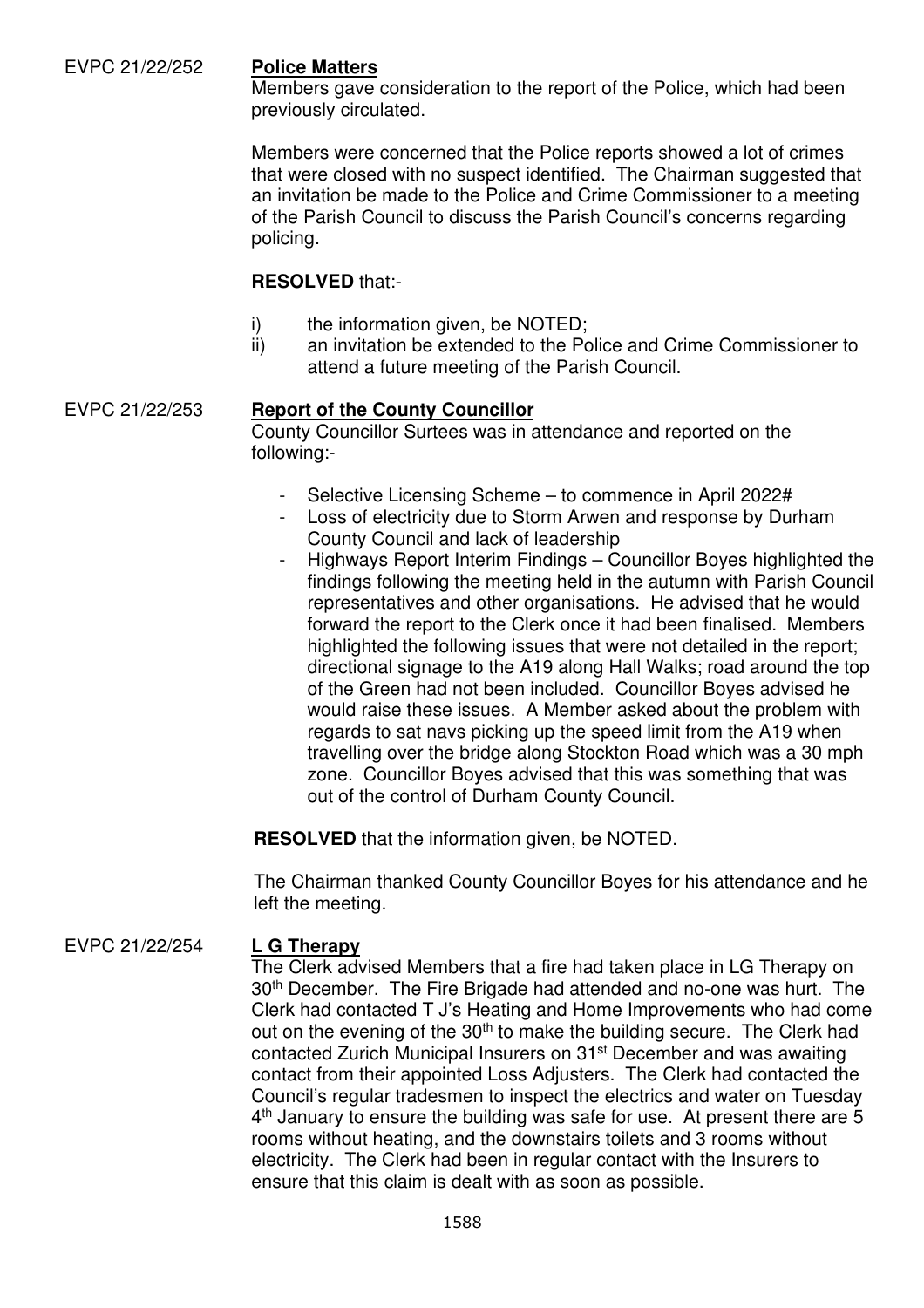|                | <b>RESOLVED:</b> that the information given, be NOTED.                                                                                                                                                                                                                                                |
|----------------|-------------------------------------------------------------------------------------------------------------------------------------------------------------------------------------------------------------------------------------------------------------------------------------------------------|
| EVPC 21/22/225 | <b>Easington Village Millennium Luncheon Club</b><br>Members gave consideration to correspondence received from Easington<br>Village Millennium Luncheon Club regarding the winding up of the Group<br>and the request that the Bingo Machine be left in Seaton Holme for<br>community groups to use. |
|                | <b>RESOLVED:</b> that the bingo machine be stored in Seaton Holme for the use<br>of community groups.                                                                                                                                                                                                 |
| EVPC 22/22/226 | <b>Report of the Cemetery Superintendent</b><br>Members gave consideration to the Cemetery Superintendent's report<br>which had been previously circulated.                                                                                                                                           |
|                | <b>RESOLVED</b> that the information given, be NOTED.                                                                                                                                                                                                                                                 |
| EVPC 21/22/227 | Parish Council Financial Status - Bank Balances as at 31.12.2021<br>The Clerk reported that the bank balances as at 31.12.21 were £1039.67 in<br>the Current Account and £130,667.89 in the Savings Account totalling<br>£131,707.56.<br><b>RESOLVED:</b> that the information given, be NOTED        |
| EVPC 21/22/228 | <b>Income and Expenditure Report to 31.12.21</b><br>The Clerk updated Members on the Council's income and expenditure.                                                                                                                                                                                |
|                | <b>RESOLVED</b> that the information given, be NOTED.                                                                                                                                                                                                                                                 |
| EVPC 21/22/229 | <b>Bank Transfers</b><br>The Clerk informed Members that the Transfers for December were<br>£11,500 from the Savings Account and £7413.94 from the Current Account.<br><b>RESOLVED:</b> to ENDORSE the Transfers.                                                                                     |
| EVPC 21/22/230 | <b>Invoices for Endorsement for Payment</b><br><b>RESOLVED:</b>                                                                                                                                                                                                                                       |

i) to ENDORSE the following invoices for payment, together with payments of donations/petty cash/payroll as previously agreed;

## **DECEMBER 2021**

| <b>DATE</b> | <b>PAYEE</b>             | <b>DESCRIPTION</b>              | <b>AMOUNT</b> | <b>CHEQUE</b><br>NO/DD/<br><b>BACS</b> |
|-------------|--------------------------|---------------------------------|---------------|----------------------------------------|
| 14.12.21    | <b>DCC</b>               | <b>HR Advice &amp; Guidance</b> | £63.          | <b>BACS</b>                            |
| 17.12.21    | Payroll                  | 3rd Party Payments Month 8      | £2918.07      | <b>BACS</b>                            |
| 22.12.21    | Payroll                  | Net Payments<br>Month 9         | £6168.75      | <b>BACS</b>                            |
| 13.12.21    | <b>WAVE</b>              | <b>Cemetery Water</b>           | £50.48        | <b>DD</b>                              |
| 16.12.21    | <b>Barclays Bank</b>     | <b>BACS Charges</b>             | £6.           | <b>DD</b>                              |
| 15.12.21    | Chaser Comm.             | Telephone Usage                 | £81.90        | <b>DD</b>                              |
| 9.12.21     | <b>BNP Paribas</b>       | <b>Telephone Rental</b>         | £39.60        | <b>DD</b>                              |
| 30.12.21    | <b>Document Solution</b> | <b>Photocopier Usage</b>        | £16.69        | <b>DD</b>                              |
| 31.12.21    | <b>ITC</b>               | Mailbox                         | £12.          | <b>DD</b>                              |
| 31.12.21    | <b>ITC</b>               | Cloud Back Up                   | 8.40          | <b>DD</b>                              |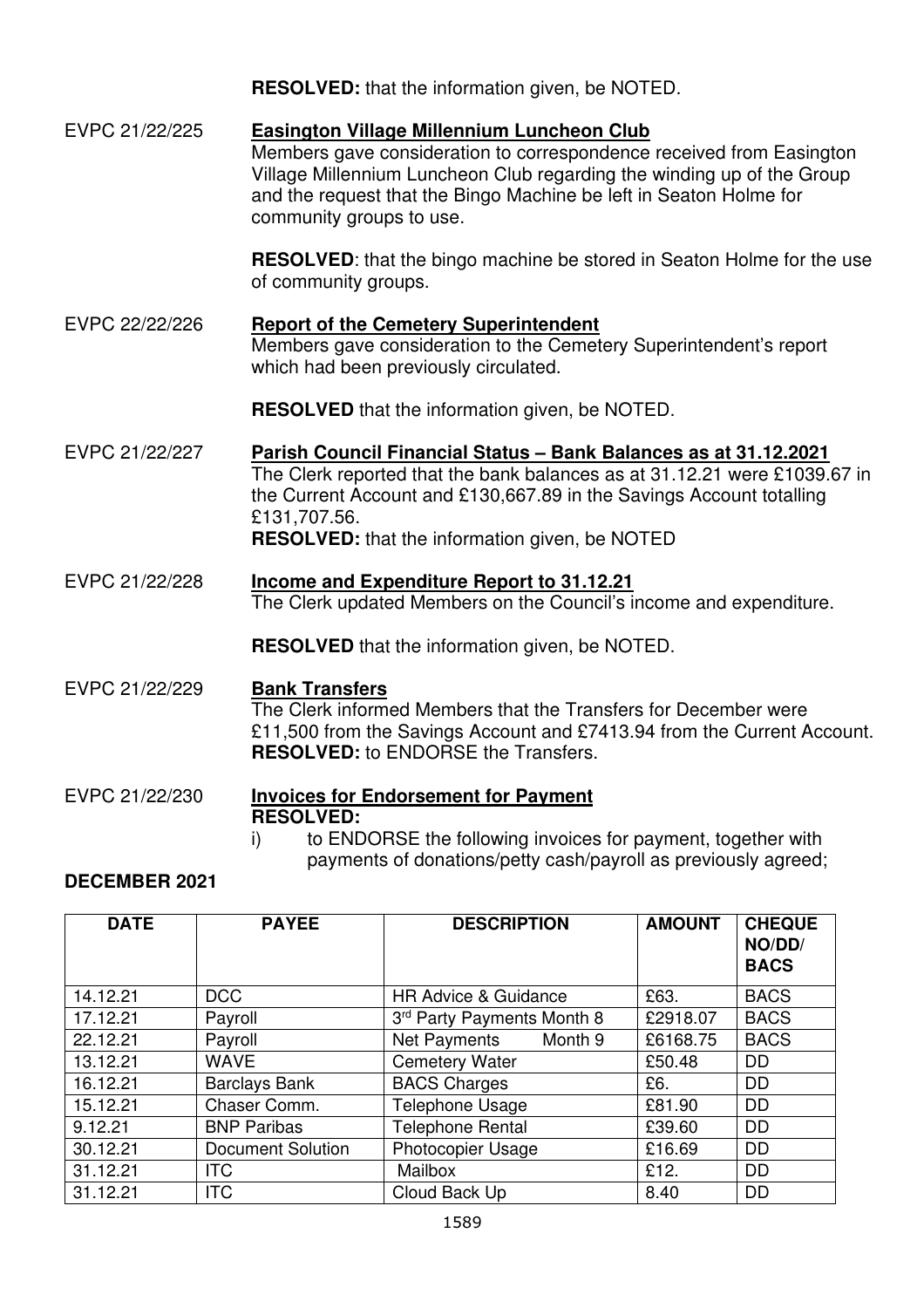| 16.12.21 | <b>Siemens</b>   | <b>Photocopier Rental</b>  | £114.02   | <b>DD</b>   |
|----------|------------------|----------------------------|-----------|-------------|
| 24.12.21 | EE.              | Mobile phone rent          | £62.80    | <b>DD</b>   |
| 5.1.22   | E-On             | Gas SH                     | £1595.36  | <b>DD</b>   |
| 6.1.22   | Octopus          | <b>Electric SH</b>         | £20.90    | <b>DD</b>   |
| 28.1.22  | Rialtas          | <b>VAT Support Fee</b>     | £70.80    | <b>BACS</b> |
| 14.1.22  | <b>Rialtas</b>   | Cemetery Software Ann.     | £231.60   | <b>BACS</b> |
|          |                  | Supp.Mai                   |           |             |
| 20.12.21 | <b>WEL</b>       | Defib. Parts               | £93.54    | <b>BACS</b> |
| 7.1.22   | David Scott Tree | Tree Works - Village Green | £1215     | <b>BACS</b> |
|          | Surgery          | and Cemetery               |           |             |
|          |                  | <b>TOTAL</b>               | £9,364.89 |             |

EVPC 21/22/231 **Income Received** 

| <b>Customer Number</b> | <b>Description</b> | <b>Amount</b> |
|------------------------|--------------------|---------------|
| 9                      | Room Hire          | £75           |
| 9                      | Room Hire          | £56.25        |
| 12                     | Room Hire          | £40.25.       |
| 3                      | Room Hire          | £52.50        |
| 17                     | Room Hire          | £154.50       |
| 2                      | Room Hire          | £215.         |
|                        |                    | £593.50       |

**RESOLVED:** that information given, be NOTED.

# EVPC 21/22/232 **Discretionary Restart Grant**

The Clerk advised Members that £8,000 discretionary restart grant had been given to the Parish Council. Members agreed that this would help towards the loss of revenue due to the coronavirus pandemic.

**RESOLVED:** that the information given, be NOTED.

#### EVPC 21/22/233 **Planning Applications**

DM/21/04107/TCA – Proposed Removal of 1 No. Sycamore Tree to Front of Property at Great Garth Hall, Easington Village DM/21/04144/VOC – Proposed Variation of Condition 2 (approved plans) and Condition 5 (operating hours) of Planning Permission DM/19/00171/FPA to allow change to the site layout and 24 hour operation at land at Mill Hill North West Industrial Estate, Peterlee for Mr Ollie Fergusson DM/21/04127/CEU – Certificate of Lawfulness Existing Use – Erection of Dwelling – House at Rectory Farm, Easington Village for Stobart

### **RESOLVED**: that

- i) DM/21/04107/TCA to comment that the Parish Council did not feel that healthy trees should be removed;
- ii) DM/21/04144/VOC to object on the grounds of the detrimental environmental impact that variation would have.

EVPC 21/22/234 **Planning Approvals**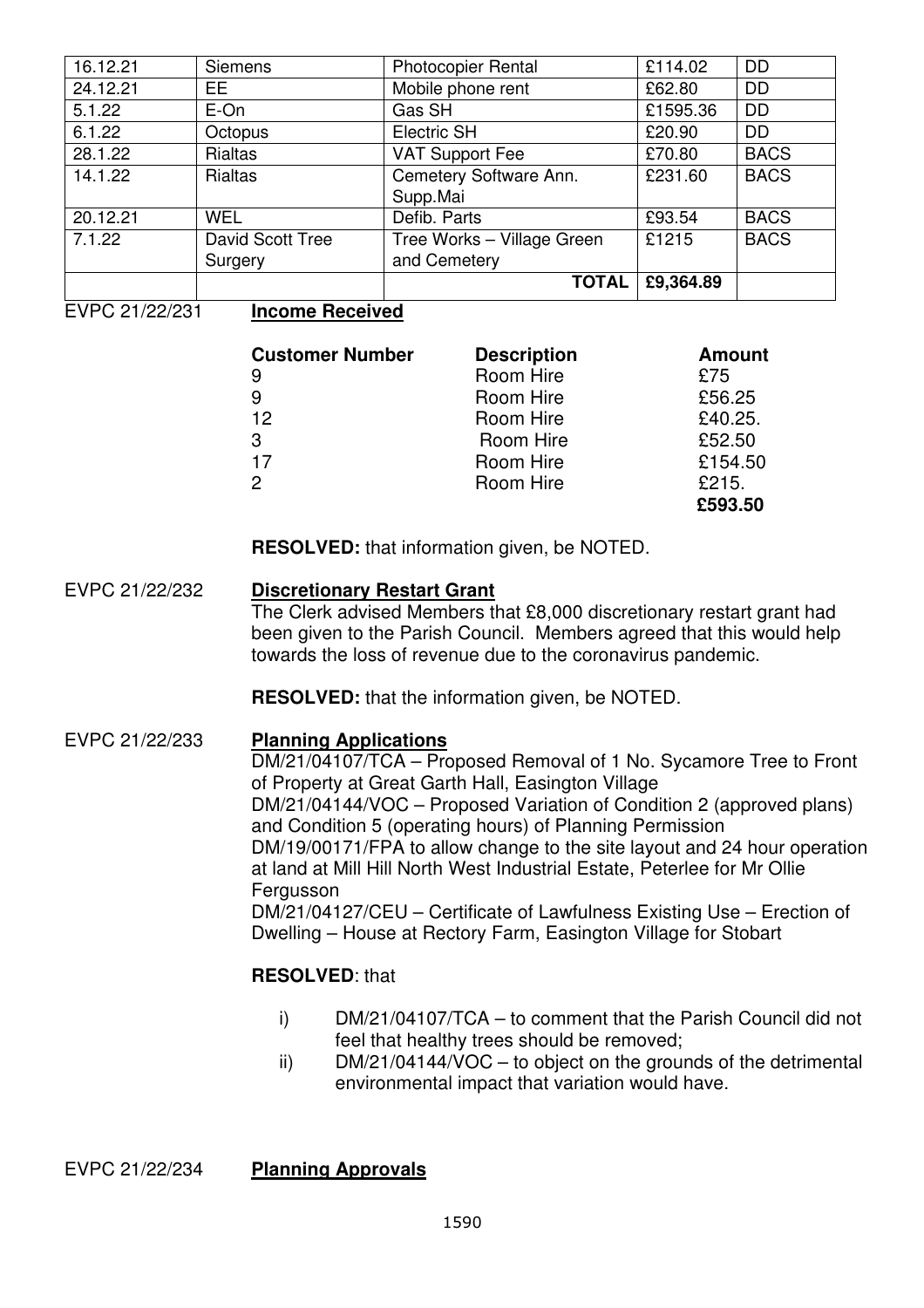DM/21/03098/FPA – Proposed Retention of altered watercourse at 25 Nursery Gardens, Easington Village for Mrs Joanne Munro **RESOLVED:** that the information given, be NOTED.

EVPC 21/22/235 **Planning Refusal**  There were no planning refusals

**RESOLVED:** that the information given, be NOTED.

- EVPC 21/22/236 **Planning Applications (Withdrawn)**  There were no planning applications withdrawn
- **RESOLVED:** that the information given, be NOTED EVPC 21/22/237 **Planning Appeals**  There were no planning appeals.

**RESOLVED:** that the information given, be NOTED.

EVPC 21/22/238 **Double Taxation** Members gave consideration to correspondence received from the County Durham Association of Local Councils (CDALC).

**RESOLVED:** that the information given be NOTED.

- EVPC 21/22/239 **Referendum Principals and Remote Meetings**  Members gave consideration to correspondence received from the County Durham Association of Local Councils (CDALC). **RESOLVED**: that the information given, be NOTED.
- EVPC 21/22/240 **Members reports of their Attendance at Meetings and Events on Behalf of the Parish Council**

There had been no attendance at meetings/events.

**RESOLVED**: that the information given, be NOTED.

EVPC 21/22/241 **Planning Application Strategy** Councillor Day updated Members on initial ideas for a planning application strategy and advised that he and the Clerk would continue to work together to provide information for discussion at a future parish council meeting. A copy of Planning Explained by the Campaign to Protect Rural England and NALC was circulated to all members.

### **RESOLVED**: that

- i) the information given be NOTED:
- ii) Councillor Day and the Clerk work together to provide a planning application strategy.

### EVPC 21/22/242 **Potential Planning Training**